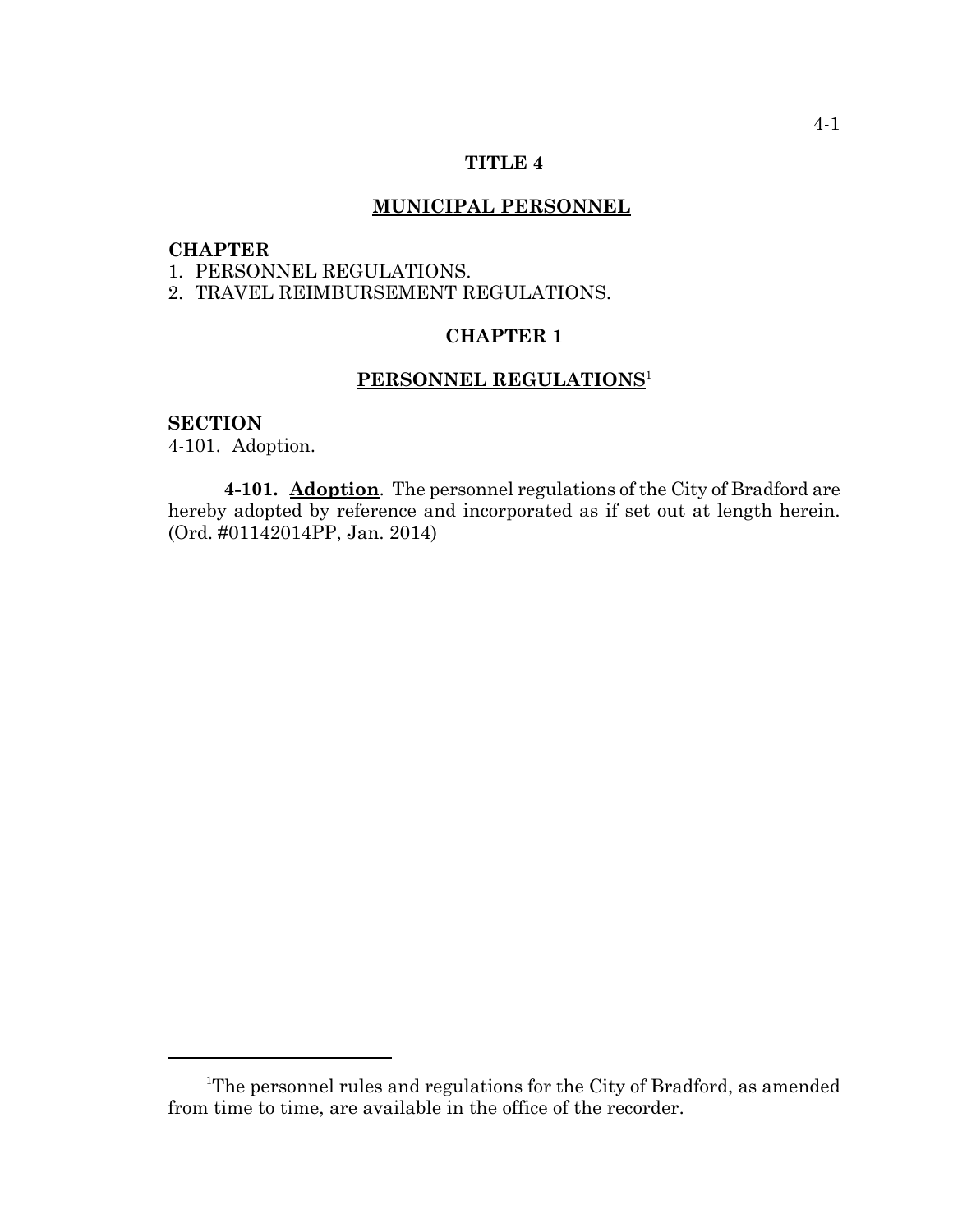# **CHAPTER 2**

# **TRAVEL REIMBURSEMENT REGULATIONS**

#### **SECTION**

4-201. Travel policy.

4-202. Travel reimbursement rate schedule.

4-203. Administrative procedures.

**4-201. Travel policy**. (1) The mayor of the city or his or her designee shall be responsible for the enforcement of these regulations.

(2) In the interpretation and application of this chapter, the term "traveler" or "authorized travel" means any elected or appointed officer or employee, including members of municipal boards and committees appointed by the mayor or the municipal governing body, and the employees of such boards and committees who are traveling on official municipal business and whose travel was authorized in accordance with this chapter. "Authorized traveler" shall not include the spouse, children, other relatives, friends, or companions accompanying the authorized traveler on city business, unless the person(s) otherwise qualifies as an authorized traveler under this chapter.

(3) Authorized travelers are entitled to reimbursement of certain expenditures incurred while traveling on official business for the city. Reimbursement expenses shall include expenses for transportation; lodging; meals; registration fees for conferences, conventions, and seminars; and other actual and necessary expenses related to official business as determined by the mayor. Under certain conditions, entertainment expenses may be eligible for reimbursement.

(4) Authorized travelers can request either a travel advance for the projected cost of authorized travel, or advance billing directly to the city for registration fees, air fares, meals, lodging, conferences, and similar expenses.

Travel advance requests aren't considered documentation of travel expenses. If travel advances exceed documented expenses, the traveler must immediately reimburse the city. It will be the responsibility of the mayor to initiate action to recover any undocumented travel advances.

(5) Travel advances are available only for special travel and only after completion and approval of the travel authorization form.

(6) The travel expense reimbursement form will be used to document all expense claims.

(7) To qualify for reimbursement, travel expenses must be:

(a) Directly related to the conduct of the city business for which travel was authorized; and

(b) Actual, reasonable, and necessary under the circumstances. The mayor may make exceptions for unusual circumstances. Expenses considered excessive won't be allowed.